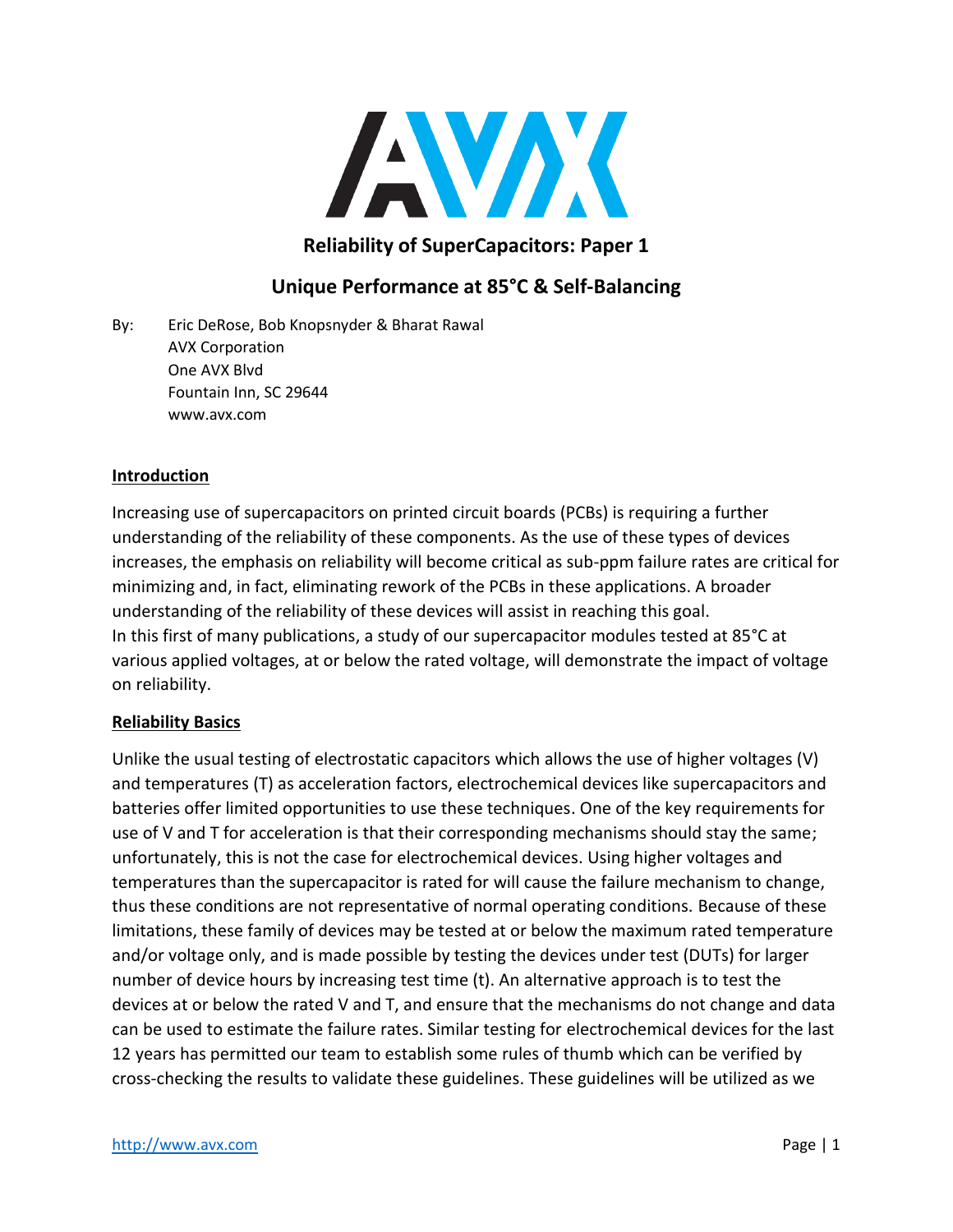further the understanding of this family of components. Failure rate F has been shown to follow the relationship:

 $F \propto V^n \cdot e^{\frac{-Q}{kT}}$  $kT$ 

where V is the voltage, n is the voltage exponent, Q is the activation energy in eV, and k is the Boltzmann constant.

## **Basic Guidelines for SuperCap use in Circuits**

It is very important to understand that lifetime of supercapacitors is a function of both voltage and temperature. Without gaining an understanding of the operating conditions, recommending any type of capacitor or estimating lifetime becomes useless. Reiterating, the rated voltage and rated operating temperature range of a supercapacitor should never be exceeded. This leads to accelerated failure of the supercapacitor and can cause permanent damage to the entire circuit.

One of the main limitations to standalone supercapacitors among energy storage devices are their rated voltages are comparatively lower than replacement options such as batteries. To combat this issue, supercapacitors are placed in series to attain a desired voltage. Anytime capacitors are used in series, it tends to create a voltage imbalance during the charge and discharge cycle – thus keeping the voltage across each capacitor at or below rated voltage is key to lengthening the lifetime of all components. Balancing circuitry is possible in a variety of tactics: passive balancing with a resistor across a capacitor or with a diode, active balancing with an IC chip for example, or by using a buck-boost converter with a single large capacitor to scale up the voltage. In any case it requires adding nonessential components that could ruin constrained footprints and load current.

### **Test Results**

AVX SuperCapacitor Modules (SCM Series) are unique in a way that they do not *require* balancing circuitry. The SCM Series is a new series of electrochemical, double-layer, seriesconnected supercapacitor modules that offer excellent pulse power handling characteristics based on the combination of very high capacitance and very low ESR. The core matching technique deployed in production allows for greater performance and longer lifetimes. Backed by over 4,000 hours of data, AVX has proven balancing can be avoided when creating modules by combining capacitors with similar capacitance, leakage current values, and ESR values. This is on the assumption that the leakage current value was taken when the charging current reaches an asymptotic value – or approximately 72 hours of test time.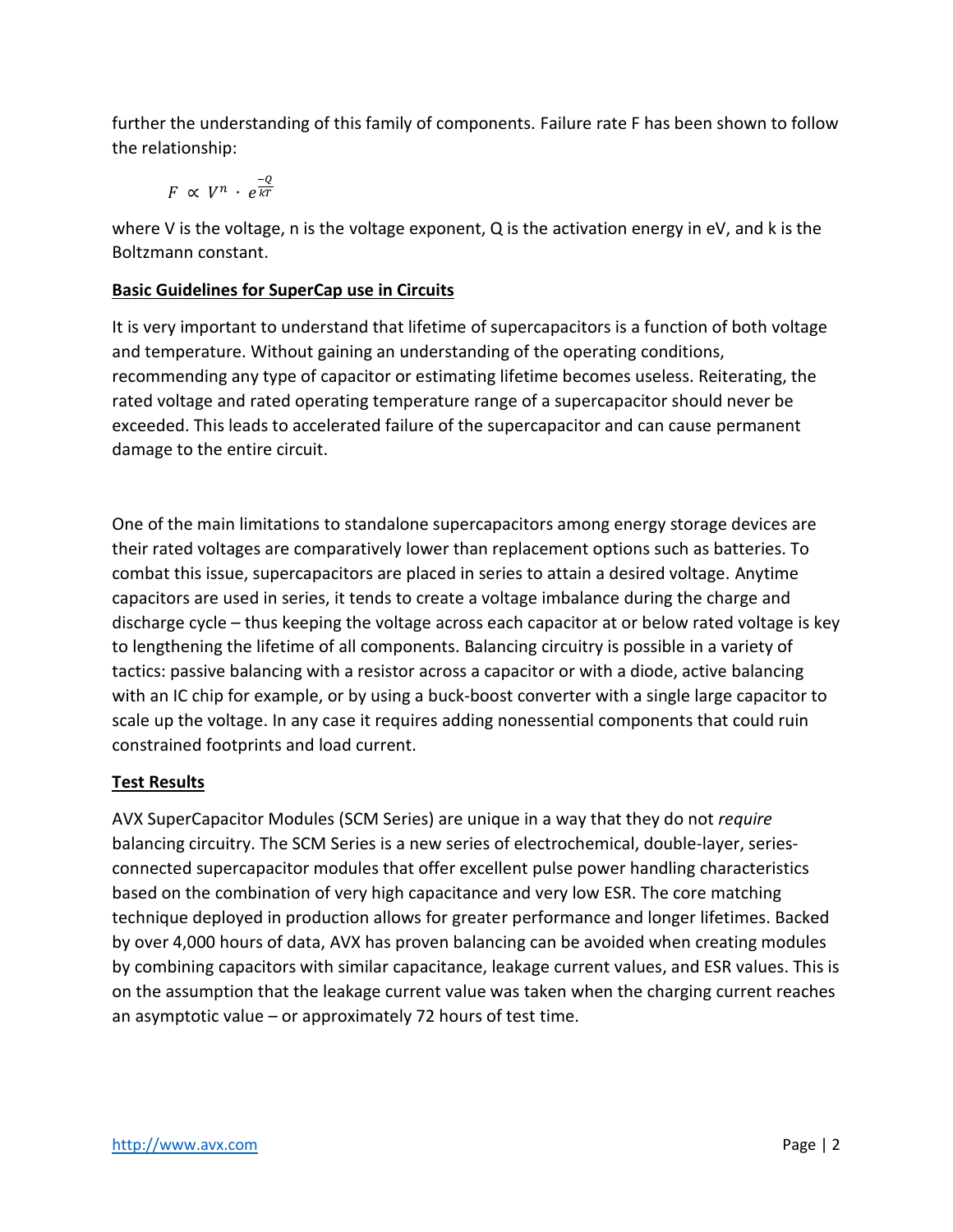### **Test Data for SCMT22C505MRBA0 (5V, 5F parts) at 85°C:**

SCM Series parts were tested at various applied voltages and results clearly demonstrate that as the voltage drops the parts actually show decreasing rate of change in capacitance and ESR values become stable with time.



Figures 1a and 1b represent Capacitance vs. Time and Equivalent Series Resistance vs. Time, respectively, for SCMT22C505MRBA0 at rated voltage for 4,000 hours at 85°C.

At rated voltage, all SCM Series parts are rated to 65°C maximum. As both Figures 1a and 1b display, the part suffered catastrophic failure at rated voltage and 85°C, verifying that operating within operating voltage and temperature are critical.



Figures 2a and 2b represent Capacitance vs. Time and Equivalent Series Resistance vs. Time, respectively, for SCMT22C505MRBA0 at 90% rated voltage, otherwise 4.5V, for 4,000 hours at 85°C.

Figures 2a and 2b show that derating to 90% (4.5V) of rated voltage drastically improved the longevity of the part. The 5F part lost 30% of capacitance a little over 3,000 hours and ESR began exhibiting a slow rise at the same mark. It can be safely concluded that this part would survive 85°C operating temperature for 3,000 hours at 4.5V operating voltage.